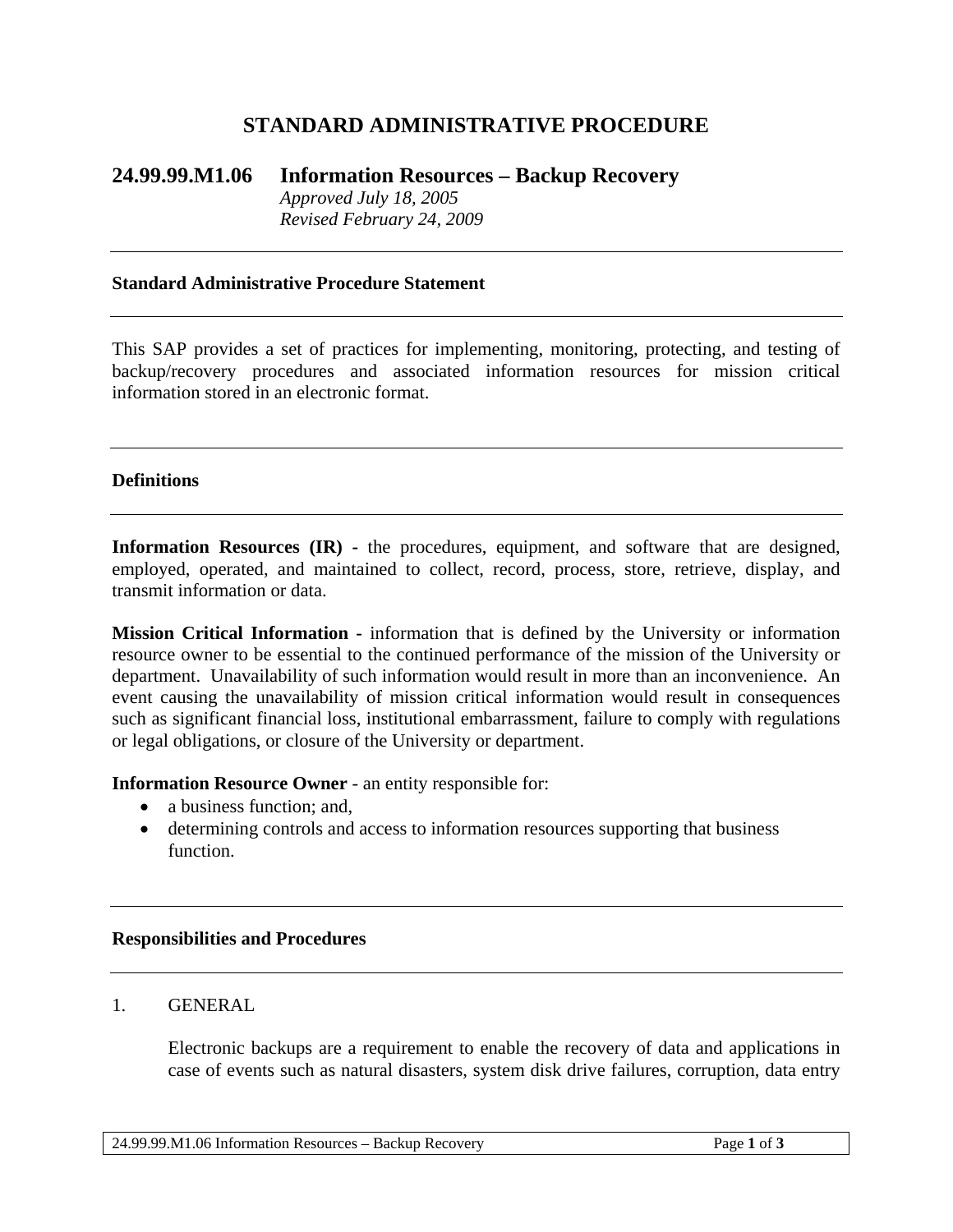errors, or system operations errors. The purpose of the University backup/recovery procedure is to establish the process for the backup and storage of electronic information.

# 2. APPLICABILITY

This Standard Administrative Procedure (SAP) applies to University resources that contain mission critical information.

The information resource owner, or designee, is responsible for ensuring that the risk mitigation measures described in this SAP are implemented. Based on risk management considerations and business functions, the resource owner may determine that it would be appropriate to exclude certain risk mitigation measures provided in this SAP. All exclusions must be in accordance with SAP 24.99.99.M1.27 Exclusions from Required Risk Mitigation Measures.

The intended audience is all University staff responsible for the support and operation of University information resources which contain mission critical information.

# 3. PROCEDURES

- 3.1 The frequency and extent of backups shall be determined by the importance of the information, potential impact of data loss/corruption, and risk management decisions by the data owner.
- 3.2 Mission critical information backup and recovery processes for each system, including those for offsite storage, shall be documented and reviewed periodically. Additionally, mission critical data shall be backed up on a scheduled basis and stored off site in a secure, environmentally safe, locked facility accessible only to authorized TAMU representatives (TAC 202.74(b), 05/26/05).
- 3.3 Physical access controls implemented at offsite backup storage locations shall meet or exceed the physical access controls of the source systems. Additionally, backup media must be protected in accordance with the highest sensitivity level of information stored.
- 3.4 Processes must be in place to verify the success of the information resource backups.
- 3.5 Backups shall be periodically tested to ensure that they are recoverable.
- 3.6 Backup media must have, at a minimum, the following identifying criteria that can be readily identified by labels and/or a bar-coding system:
	- 3.6.1 system name;
	- 3.6.2 creation date;
	- 3.6.3 sensitivity classification of mission critical or confidential based on applicable electronic record retention regulations; and,